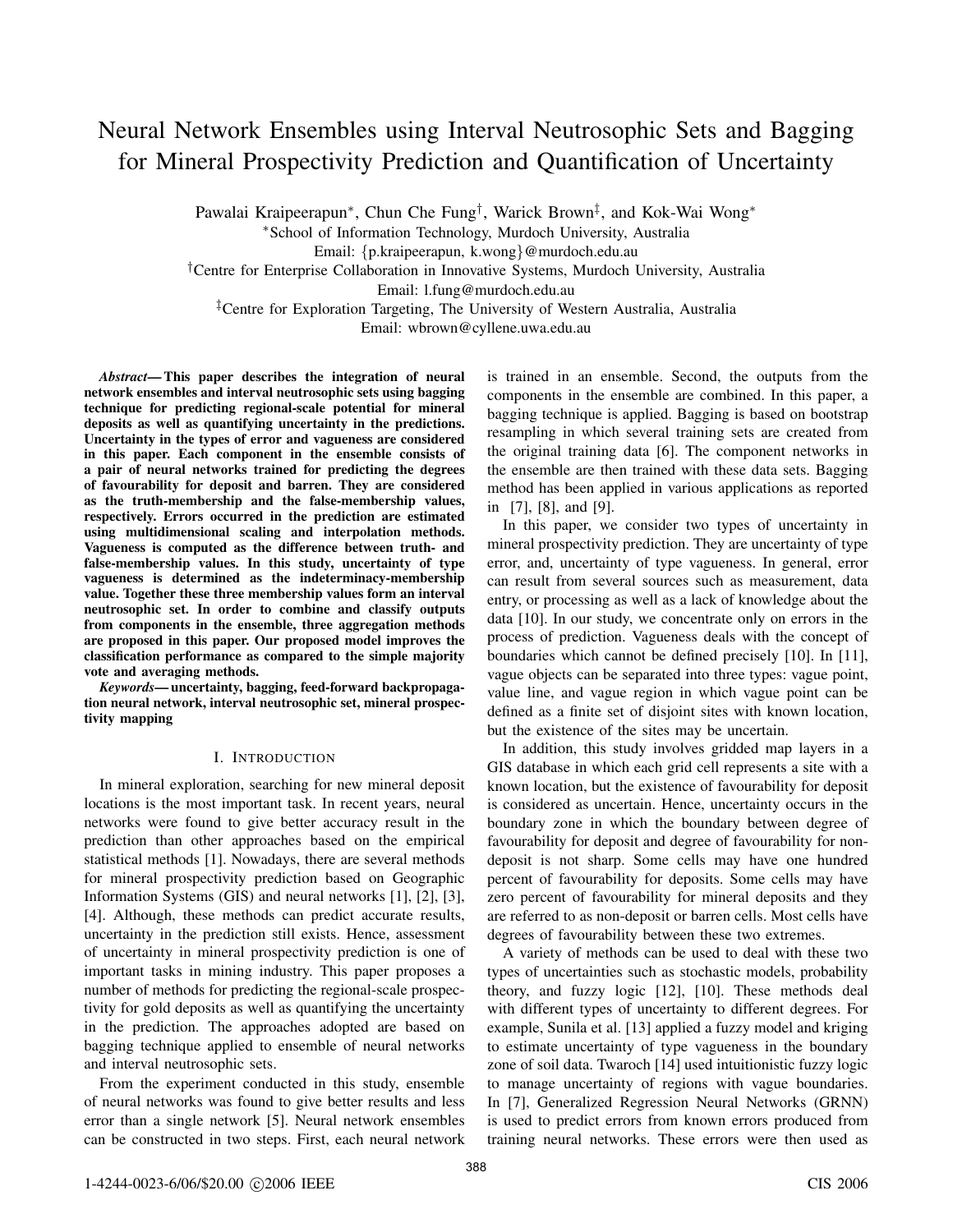dynamically weights in the determination of results from the ensemble of neural networks.

In this paper, ensemble of neural networks based on bagging technique is used for mineral prospectivity prediction. The uncertainty of type error in the prediction is estimated using multidimensional scaling and interpolation methods. Uncertainty of type vagueness is computed from the predicted outputs for each cell on the map. The prediction outputs and their uncertainties are represented using an interval neutrosophic set and are used to classify the cell into either deposit or barren. In this study, three methods are proposed for combining and classifying outputs from the ensemble.

The rest of this paper is organized as follows. Section II presents the basic theory of interval neutrosophic sets. Section III explains the proposed methods used for the prediction and quantification of uncertainties. These proposed methods based on ensemble neural networks, bagging, interval neutrosophic sets, and interpolation techniques. Section IV describes the GIS data set and the results of our experiments. Conclusions and future work are presented in Section V.

# II. INTERVAL NEUTROSOPHIC SET

An interval neutrosophic set is generalized from the concept of a classical set, fuzzy set, interval-valued fuzzy set, intuitionistic fuzzy set, interval-valued intuitionistic fuzzy set, paraconsistent set, dialetheist set, paradoxist set, and tautological set [15]. The membership of an element belonging to the interval neutrosophic set is expressed by three values: *t, i,* and *f*, which represent truth-membership, indeterminacy-membership, and false-membership, respectively. These membership values can represent several kinds of imperfection such as imprecise, incomplete, inconsistent, and uncertain information [16]. The three memberships can be any real sub-unitary subsets. For example, let *A* be an interval neutrosophic set, then  $x(85, (20 - 35), (30, 40, 50))$ belongs to *A* means that *x* is in *A* to a degree of 85%, *x* is uncertain to a degree between 20% to 35%, and *x* is not in *A* to a degree of 30% or 40% or 50%. This research follows the definition of interval neutrosophic set that is defined in [15]. This definition is described below.

Let *X* be a space of points (objects). An interval neutrosophic set in *X* is defined as:

$$
A = \{x(T_A(x), I_A(x), F_A(x)) | x \in X \land T_A: X \longrightarrow [0, 1] \land I_A: X \longrightarrow [0, 1] \land F_A: X \longrightarrow [0, 1] \}
$$
\n
$$
(1)
$$

where

*<sup>T</sup>A* is the truth-membership function,

*<sup>I</sup>A* is the indeterminacy-membership function, and

*<sup>F</sup>A* is the false-membership function.

In this study, an interval neutrosophic set is used to represent the result of mineral prospectivity prediction. The truth-, indeterminacy-, and false-membership values are interpreted to represent the degree to which the pattern of mineral exploration data for grid cell on a map corresponds to a deposit, the degree to which the classification of the pattern is uncertain, and the degree to which the pattern corresponds to a barren cell, respectively. The indeterminacy-membership value applied in this study is considered as the degree of uncertainty of type vagueness.

# III. QUANTIFICATION OF UNCERTAINTY USING ENSEMBLE OF NEURAL NETWORKS, INTERVAL NEUTROSOPHIC SETS, AND INTERPOLATION TECHNIQUES



Fig. 1. The proposed prediction model based on the neural networks and bagging technique.

In this paper, we apply ensemble neural networks and a bagging technique to the mineral prospectivity prediction. A bagging technique is used to train neural networks in the ensemble. The bagging algorithm uses bootstrap resampling to generate multiple training sets. In this study, each bootstrap sample or bag of data is created by random selection of input patterns from the training data set with replacement. Each bag contains the same number of training patterns as the original data set. Fig.1 shows our proposed prediction model. Co-register cells in GIS data layers are used to create multiple data sets or bags for components in the ensemble. Each component in the ensemble consists of a pair of neural networks. Both networks use the same bag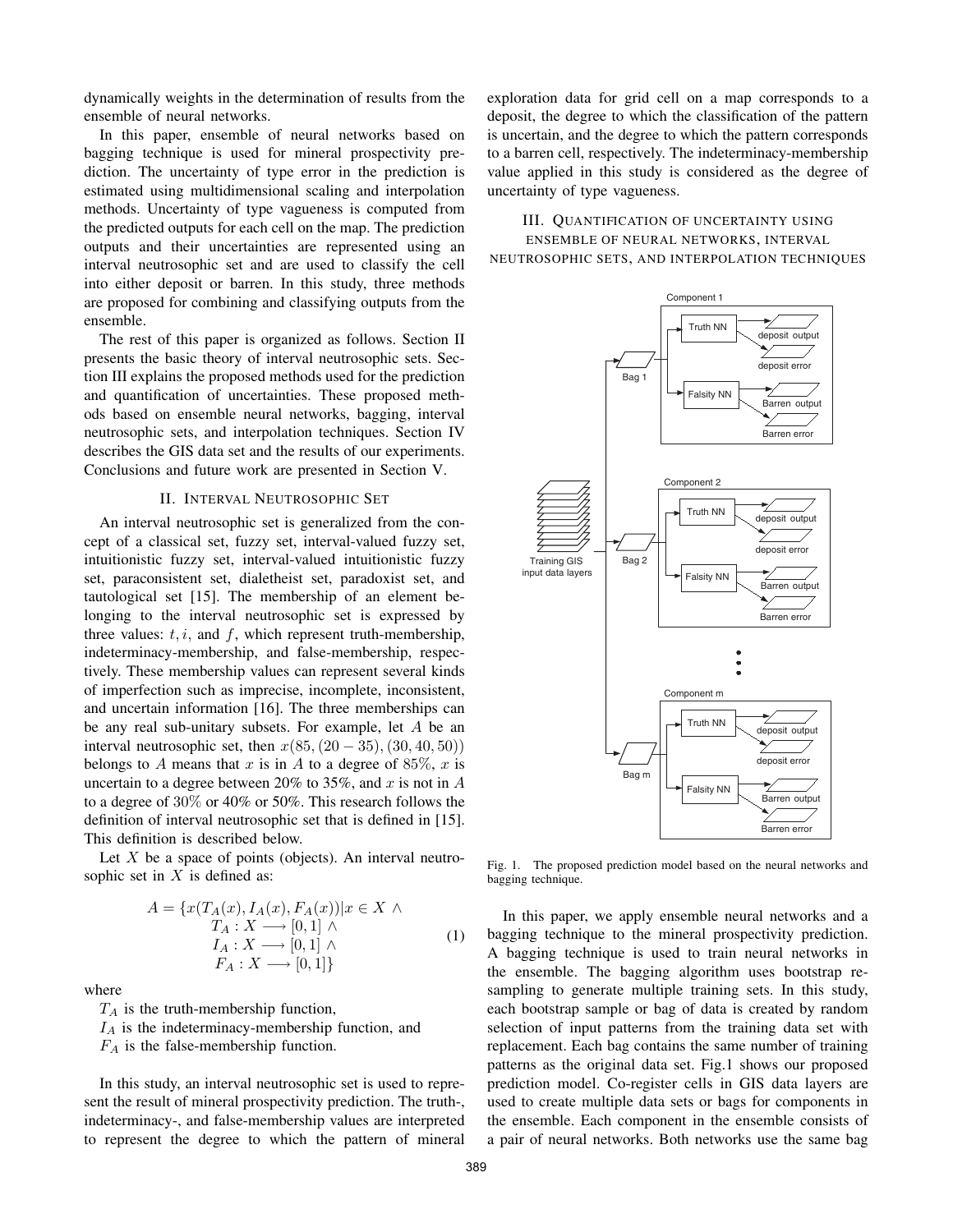for training. One network is trained to predict degrees of favourability for deposit which are interpreted as the truthmembership values. The other network is trained to predict degrees of favourability for barren which are interpreted as the false-membership values. This network is trained with the complement of the target output values presented to the network used to predict the favourability for deposits. For example, if the target output for the deposit network is 1, its complement, 0, is used as the target value in the Barren network for the same input training pattern. Furthermore, errors produced from both networks can be used to estimate uncertainty of type error for the unknown or test data set.



Fig. 2. The proposed prediction and uncertainty model based on the integration of interval neutrosophic sets (INS) with neural networks and uncertainty estimation.

Fig.2 shows our proposed model for the prediction of unknown or test data set. A pair of neural networks trained for each component in the ensemble is then used for the prediction of new data set. We consider the output from each component as an interval neutrosophic set. From equation 1, we define  $X_j$  as an output from component *j*, where  $j =$ 1*,* 2*,* 3*, ..., m*.

Let  $A_i$  be an interval neutrosophic set of  $X_i$ .  $A_i$  can be defined as  $A_j = \{x(T_{A_j}(x), I_{A_j}(x), F_{A_j}(x))\}$  where  $T_{A_i}$  is the truth (deposit) membership function,  $I_{A_j}$  is the indeterminacy membership function, and  $F_{A_i}$  is the false (barren) membership function.

In this study, we consider the indeterminacy-membership

value as the degree of uncertainty of type vagueness in which the boundary between truth-membership and falsemembership values cannot be defined precisely. Therefore, the indeterminacy-membership value for each cell depends on both truth-membership and false-membership values. If the difference between these two values is high (e.g. truth membership  $= 1$  and false-membership  $= 0$ ), then the degree of uncertainty is low. In contrast, if the difference between the two values is low then the degree of uncertainty is high (e.g. truth membership  $= 0.5$  and false-membership = 0.5). Consequently, for each cell in the map grid, the indeterminacy membership value  $(I_{A_i})$  can be defined as the following.

$$
I_{A_j}(x) = 1 - |T_{A_j}(x) - F_{A_j}(x)|.
$$
 (2)

The next step is to combine the outputs from all components and then classify the cell into deposit or barren classes. In this study, we propose three methods for combining the outputs.

1) *Averaging based on equal weight combination.*

In this method, co-register cells in the output layers are averaged for the truth-membership and falsemembership values. After that, the average truthmembership and the complement of the average falsemembership for each cell are combined using a simple averaging method. Let  $T_{avg}(x_i)$  be an average truth-membership value for the cell at location *i*. Let  $F_{avg}(x_i)$  be an average false-membership value for the cell at location *i*. The combined output  $O(x_i)$  can be computed as the following.

$$
O(x_i) = \frac{T_{avg}(x_i) + (1 - F_{avg}(x_i))}{2}
$$
 (3)

$$
T_{avg}(x_i) = \frac{\sum_{j=1}^{m} T_{A_j}(x_i)}{m} \tag{4}
$$

$$
F_{avg}(x_i) = \frac{\sum_{j=1}^{m} F_{A_j}(x_i)}{m} \tag{5}
$$

In order to classify the cell into deposit or barren, we apply the threshold value to classify the cell type. A range of threshold values ranging from 0.1 to 0.9 in steps of 0.1 are created and compared to the output  $O(x_i)$ . If the output is greater than the threshold value then the cell is classified as a deposit cell. Otherwise, the cell is classified as barren. The threshold value that can produce the best accuracy in the classification will be used in the prediction. In this study, the threshold value of 0.5 is the best threshold for this method. Uncertainty of type vagueness for each classified cell can be computed as the different between the average truth-membership and the average false-membership values:  $1 - |T_{avg}(x_i) - F_{avg}(x_i)|$ .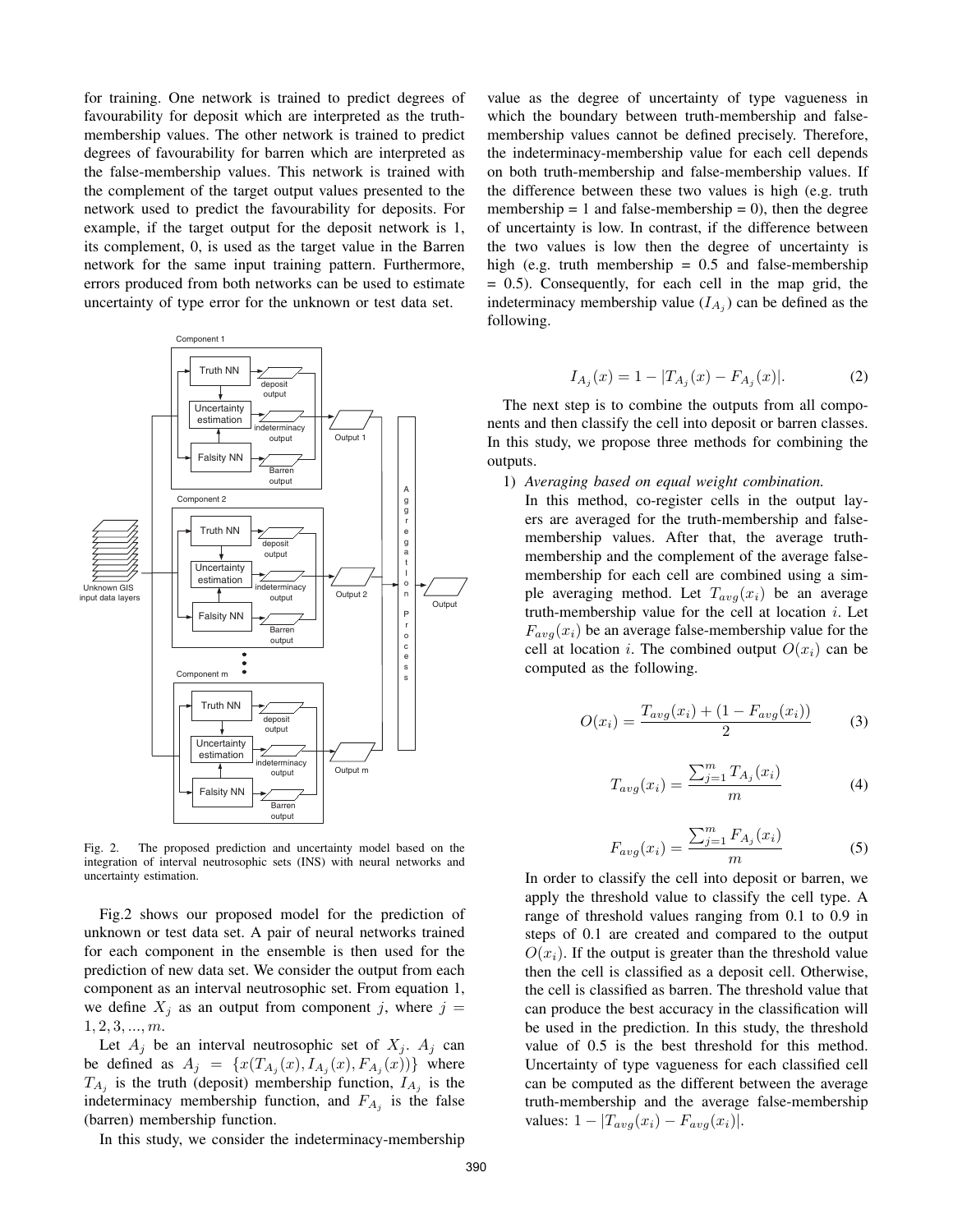## 2) *Majority vote based on equal weight combination.*

In this method, the truth-membership and the complement of the false-membership values for each cell in each output layer are combined using a simple averaging method. Let  $O_j(x_i)$  be the combination output for the cell  $x_i$  in the output *j*.  $O_i(x_i)$  can be computed as the following.

$$
O_j(x_i) = \frac{T_{A_j}(x_i) + (1 - F_{A_j}(x_i))}{2} \tag{6}
$$

A range of threshold values are then compared to the result of the combination,  $O_i(x_i)$ . In this study, we found that the threshold value that frequently produces the best accuracy in the classifications is 0.5. Hence, we decided to apply the threshold value of 0.5 for the classification for all components in the ensemble. After that, the majority vote is used to make a final classification. If at least half of the outputs yield a deposit classification then the cell is classified as a deposit. Otherwise, the cell is classified as barren. In this method, we consider uncertainty of type vagueness for each classified cell as the average indeterminacy-membership value from co-register cells in the output layers.

3) *Majority vote based on dynamic weight combination.* In this method, uncertainty of type error is also considered in the prediction. Fig.3 shows our proposed combination method using uncertainty of type error for weighting the combination between the truth- and false-membership values. In order to estimate errors in the prediction of the truth (deposit) membership values, the errors produced from the training truth NN are plotted in the multidimensional feature space of the training input patterns. After that, a multidimensional scaling technique [17], [18] is used to reduce the dimension of input feature space to two and then applying a Delauney triangulation based interpolation method [19] to estimate the uncertainty of type error for the new input patterns. Error estimation for the prediction of false (barren) membership value is also calculated in the same way as the technique used for the truth-membership. Let  $errT_i(x_i)$  be an estimated uncertainty of type error in the prediction of the truth-membership at cell  $x_i$  in the output *j*. Let  $errF_i(x_i)$  be an estimated uncertainty of type error in the prediction of the false-membership at cell  $x_i$  in the output  $j$ . We determine the weights dynamically based on these estimated uncertainties. The weight for the truth-membership is computed as the complement of the error estimated for the truthmembership. The weight for the false-membership is calculated as the complement of the error estimated for the false-membership. These two types of weight are considered as the certainty in the prediction of the truth- and false-membership values, respectively.

In this study, we consider the certainty for predicting the false-membership is equal to the certainty for predicting the non false-membership value, which is the complement of the false-membership value. Let  $wT_i(x_i)$  be the weight for the truth-membership value, and  $wF'_{j}(x_{i})$  be the weight for the complement of<br>the false membership value the dynamic combination the false-membership value, the dynamic combination output  $O_i(x_i)$  can be calculated as follows.

$$
O_j(x_i) = (wT_j(x_i) \times T_{A_j}(x_i)) + (wF'_j(x_i) \times (1 - F_{A_j}(x_i)))
$$
\n(7)

$$
wT_j(x_i) = \frac{1 - errT_j(x_i)}{(1 - errT_j(x_i)) + (1 - errF_j(x_i))}
$$
 (8)

$$
wF'_{j}(x_{i}) = \frac{1 - errF_{j}(x_{i})}{(1 - errT_{j}(x_{i})) + (1 - errF_{j}(x_{i}))}
$$
(9)

Similar to the previous method, a range of threshold values are applied and then the majority vote is used to classify the cell. Uncertainty of type vagueness for each classified cell is the average indeterminacymembership value from co-register cells in the output layers.



Fig. 3. The proposed combination method based on the integration of interval neutrosophic sets (INS) with neural networks as well as error and vagueness estimation.

#### IV. EXPERIMENTS

# *A. GIS data set*

The study area corresponds to an approximately  $100 \times$ 100 square km region of the Archaean Yilgarn Block, near Kalgoorlie, Western Australia. The data set created from this area consists of ten layers in raster format. Each Geographic Information System (GIS) database layer contains a separate variable that is used to help predict the favourability for gold deposits. Examples of the variables in these GIS layers are solid geology, distance to the nearest fault, and distance to the nearest magnetic anomaly. Each GIS layer is divided into a grid of square cells of 100 m side. Hence, the map area contains 1,254,000 cells. Each cell stores a single attribute value which is scaled to a range [0*,* 1]. A training set of 268 cells were selected for this experiment. For the purposes of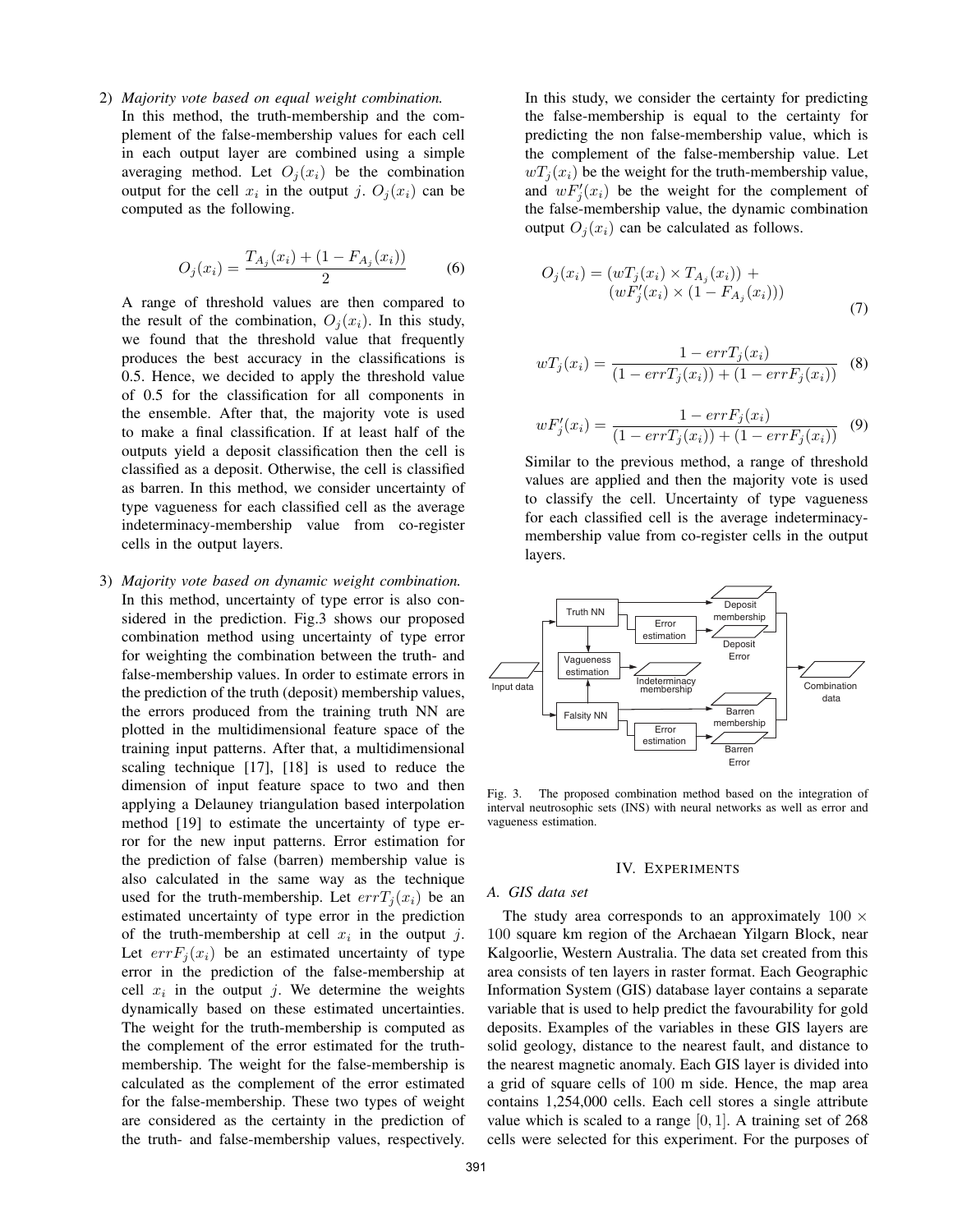testing the performance of our predictive system, each cell is classified as a deposit or a barren cell. A cell is labeled as deposit if it contains greater than 1,000 kg total contained gold, otherwise it is classified as a barren cell. Our data set consists of 120 deposit cells and 148 barren cells. We use 85 deposit cells and 102 barren cells for training. The rest; i.e., 35 deposit cells and 46 barren cells were used for testing.

# *B. Experimental methodology and results*

In this study, thirty bags of training data are created for thirty components in the ensemble. We use feed-forward backpropagation neural networks for both truth NN and falsity NN for all components. All networks have the same architecture which composes of ten input units, twenty hidden layer units, and a single output unit. All experiments are performed using the Matlab software package. The training algorithm is *traingdx* which is based on gradient descent with momentum and an adaptive learning rate [20]. However, the falsity NN is trained using the complement of the target output values used to train the truth NN. Uncertainty of type error is also estimated using Matlab. Multidimensional scaling is used to reduce the dimensionality of the input feature space and then the nearest neighbour interpolation based on Delauney triangulation is used to estimate the error.

In order to combine the output from the components within the ensemble, we apply three proposed methods described in the previous section. In this paper, we do not consider the optimization of the prediction but concentrate only on the improvement of the prediction together with the quantification of uncertainty. The results from our three methods are compared in Table I to those obtained by applying two existing methods that uses a threshold of 0.5 to only the truth-membership of single neural networks instead of a pair of networks in the ensemble. The results show that our three methods outperform the simple averaging and majority vote methods that apply to only the truth-membership value.

## TABLE I

CLASSIFICATION ACCURACY FOR THE TEST DATA SET USING NEURAL NETWORK ENSEMBLES (A THRESHOLD OF 0.5 IS APPLIED TO EACH METHOD).

|                            | Deposit   | <b>Barren</b> | A11         |
|----------------------------|-----------|---------------|-------------|
| Ensemble Method            | % correct | $\%$ correct  | $%$ correct |
| Averaging using            |           |               |             |
| equal weight combination   | 82.86     | 78.26         | 80.25       |
| Majority Vote using        |           |               |             |
| equal weight combination   | 80.00     | 76.09         | 77.78       |
| Majority Vote using        |           |               |             |
| Dynamic weight combination | 80.00     | 73.91         | 76.54       |
| Averaging using            |           |               |             |
| Truth membership           | 77.14     | 73.91         | 75.31       |
| Majority Vote using        |           |               |             |
| Truth membership           | 80.00     | 69.57         | 74.07       |

Table II shows a selection of the classification results for the test set (from a total of 81 input patterns) obtained using a majority vote based on equal weighted combination (method A), dynamic weighted combination (method B), and applying only truth-membership values (method C) together with the estimates of uncertainty for method A and B. These uncertainty values are the average of the indeterminacymembership values from co-register cells in the output layers. For example, the fourth row corresponds to a deposit pattern that has been classified correctly as a deposit using our proposed methods with an uncertainty value of 0.76. However, this cell has been classified incorrectly as a barren when using the existing majority vote and there is no uncertainty information in the classification. The eighth row corresponds to a barren pattern which is incorrectly classified as a deposit cell with an uncertainty value of 0.82, indicating that the prediction for the eighth cell involved more uncertainty than the prediction for the fourth cell. This uncertainty information can support degree of confidence in the prediction.

#### TABLE II

SAMPLE CLASSIFICATIONS OF TEST SET PATTERNS FROM A MAJORITY VOTE USING EQUAL WEIGHTED COMBINATION (METHOD A), DYNAMIC WEIGHTED COMBINATION (METHOD B), AND APPLYING ONLY TRUTH-MEMBERSHIP VALUES (METHOD C).

| Actual    |               |          |               | Uncertainty    |
|-----------|---------------|----------|---------------|----------------|
| Cell Type | Method A      | Method B | Method C      | Value for      |
|           |               |          |               | Method $A & B$ |
| Deposit   | Deposit       | Deposit  | Deposit       | 0.50           |
| Deposit   | Barren        | Barren   | Barren        | 0.74           |
| Deposit   | <b>Barren</b> | Barren   | Deposit       | 0.79           |
| Deposit   | Deposit       | Deposit  | Barren        | 0.76           |
| Barren    | Barren        | Deposit  | <b>Barren</b> | 0.77           |
| Barren    | Barren        | Barren   | Barren        | 0.32           |
| Barren    | Barren        | Barren   | Deposit       | 0.68           |
| Barren    | Deposit       | Deposit  | Deposit       | 0.82           |

A selection of the classification results for test data set using our proposed averaging based on equal weight combination are shown in Table III. All cells shown in this table are the same cells shown in Table II. A threshold value of 0.5 is also used in this experiment. Considering the fourth row of Table III, the average truth-membership value for this cell is 0.44. If we use the existing averaging method using only truth-membership value in the classification, this cell will be classified incorrectly as a barren. However, if we use our proposed averaging based on equal weight combination method, this cell is classified correctly as a deposit since the combination result used for the classification is 0.57. Moreover, our proposed method also has an advantage of the ability to represent uncertainty in the prediction in which this cell contains uncertainty value of 0.87. If both truthand false-membership values are equal such as the cell in the eighth row of this table, then the uncertainty represented for this cell is high. This advantage can help users for their decision making.

## V. CONCLUSION AND FUTURE WORK

This paper has applied a bagging technique and interval neutrosophic sets to ensemble of neural networks for mineral prospectivity prediction and uncertainty assessment. A pair of neural networks was created for each component in the ensemble in order to produce degrees of favourability for deposit and degrees of favourability for barren cells. These